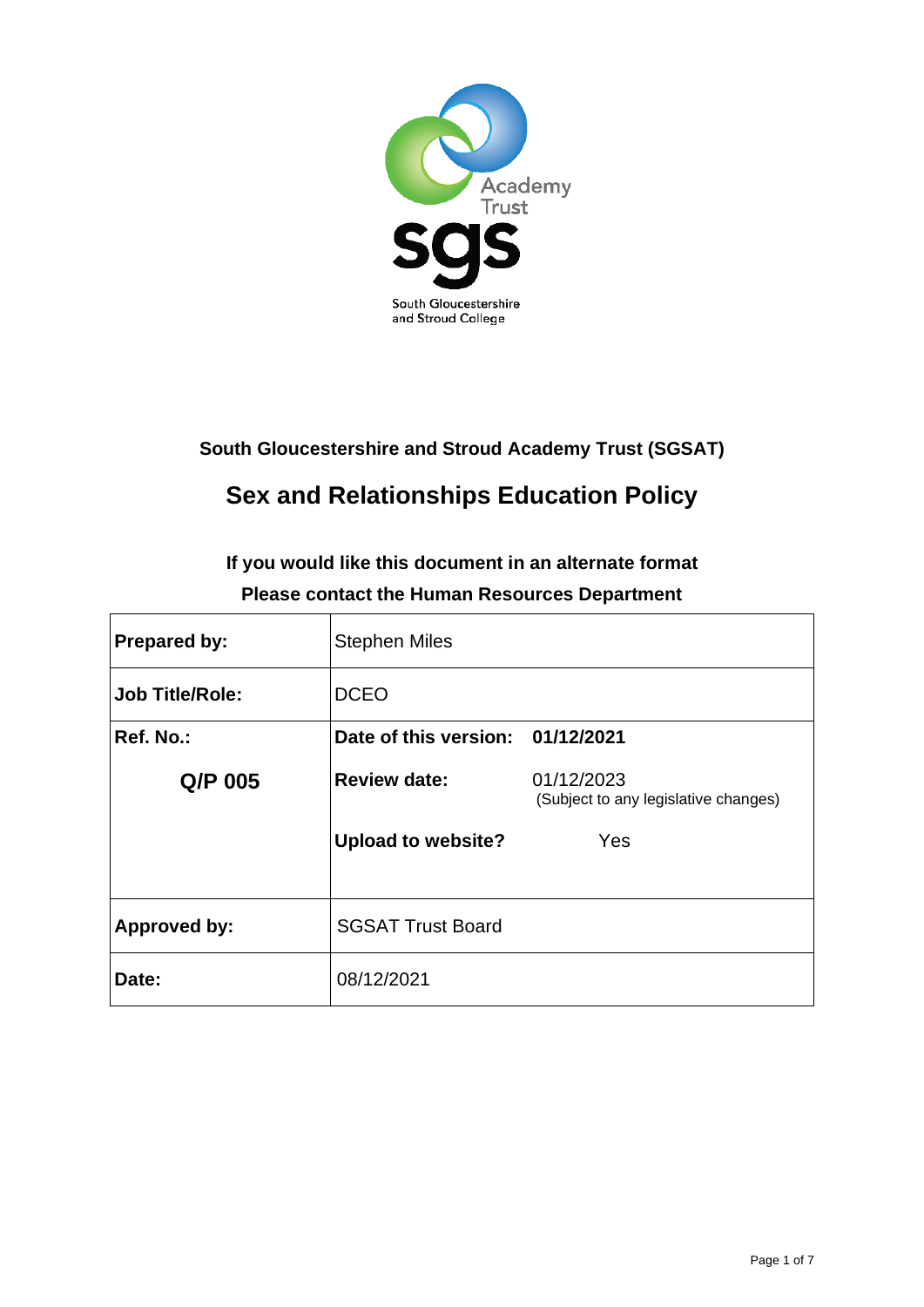# **Sex and Relationships Education Policy**

#### **1. Intent**

SGSAT believes that effective relationships education and relationships and sex education is essential for young people to make responsible and well-informed decisions about their lives. The aim of relationships education and relationships and sex education is to help prepare students for the opportunities, responsibilities and experiences of adult life.

The Trust recognises that to embrace the challenges of creating a happy and successful adult life, students need knowledge that will enable them to make informed decisions about their wellbeing, health and relationships and to build selfefficacy. These subjects can support children and young people to develop resilience, to know how and when to ask for help, and to know where to access support.

The Trust also recognises that schools and colleges can play an important role in preventative education in respect of safeguarding and sexual violence and sexual harassment. The most effective preventative education programme will be through a whole school approach that prepares students for life in modern Britain, including through the planned programme and delivery of evidence-based content of the relationships education and relationships and sex education programme.

The Trust recognises that the role of parents in the development of their children's understanding about relationships is vital. Parents are first teachers of their children. They have the most significant influence in enabling their children to grow to maturity and to form healthy relationships. The School's relationship education and relationships and sex education programme is intended to complement and support the role of parents and carers in educating their children about sexuality and relationships.

The Trust further recognises that a key aim of this policy is to help to create a culture of safety, equality and protection.

### **2. Scope**

This policy applies to all the primary and secondary age phases of the Trust and applies to all staff (including employees, fixed term, part-time, temporary and voluntary staff and helpers) and students of the School.

This policy has been prepared to meet the School's responsibilities under:

- Education (Independent School Standards) Regulations 2014;
- Education and Skills Act 2008;
- Education Act 2002;
- Children Act 1989;
- Equality Act 2010;
- Children and Families Act 2014;
- Children and Social Work Act 2017; and
- Relationships Education, Relationships and Sex Education and Health Education (England) Regulations 2019, with its associated Covid-related subsequent updates.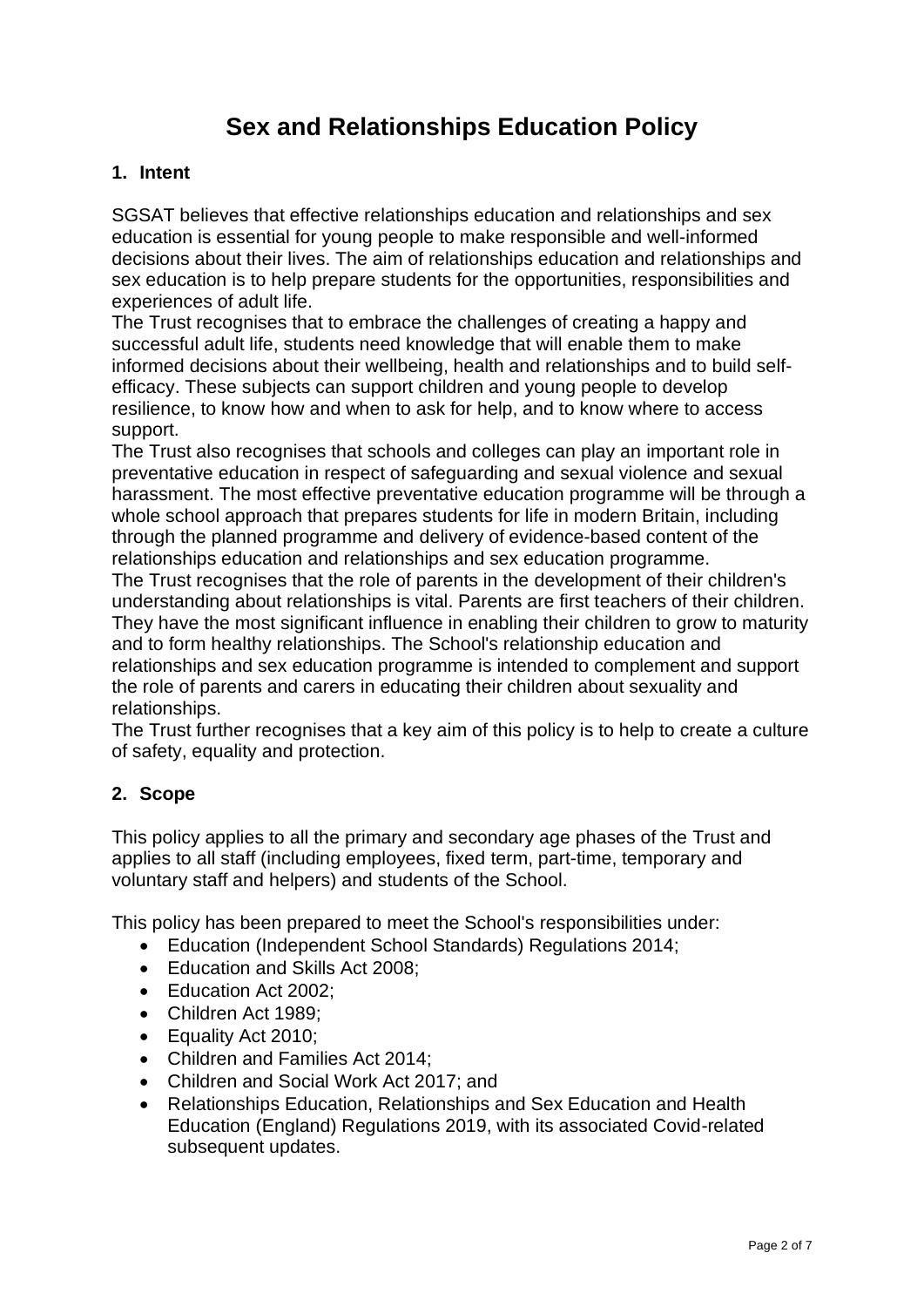This policy also has regard to the following guidance and advice:

- 3.2.1 Relationships education, relationships and sex education and health education (DfE, June 2019);
- Keeping children safe in education (DfE, September 2021) (KCSIE);
- Working together to safeguard children: statutory guidance on inter-agency working to safeguard and promote the welfare of children (DfE, updated December 2020);
- Sharing nudes and semi-nudes: advice for education settings working with children and young people (DfE, December 2020);
- Sexual violence and sexual harassment between children in schools and colleges (DfE, September 2021);
- Searching, screening and confiscation: advice for schools (DfE, January 2018);
- Respectful School Communities Self-Review and Signposting Tool (DfE);
- Plan your relationships sex and health curriculum (DfE, September 2020);
- Teaching about relationships, sex-and health (DfE, September 2020); and
- Review of sexual abuse in schools and colleges (Ofsted, June 2021).

The Equality Act 2010 has special resonance here. Through RSE we seek to develop key interpersonal skills such as respect and empathy, which enable students to understand the rights and responsibilities we all have towards one another. The protected characteristics are: age, disability, gender reassignment, marriage and civil partnership, pregnancy and maternity, race, religion or belief, sex and sexual orientation.

Also relevant here is our duty to teach fundamental British Values, which include individual liberty, mutual respect and respect for those of different faiths and beliefs. We will ensure that our provision of RSE is not only equally accessible and inclusive for all students with protected characteristics, or who have family members with protected characteristics, but also that it reduces discrimination, advances equality of opportunity and encourages good relations between different groups.

This policy also overlaps with and is supported by a range of other Trust policies and school procedures, especially those related to safeguarding, and we recognise that effective teaching may alert students to what is appropriate and inappropriate behaviour (including inappropriate sexual behaviour) and that there is an increased possibility that a disclosure relating to abuse may be made. Teaching RSE supports us in fulfilling our duty to prevent Female Genital Mutilation (FGM). All staff are aware of the Trust's Safeguarding Policy and procedures and will report disclosures or concerns to the school's Designated Safeguarding Lead (DSL) immediately.

This policy outlines the key principles for all schools in the Trust, but each school will have developed its own specific procedures in response to the context and needs of the students at each site, in consultation with staff, students and parents/carers in each school and in line with the curricular and pastoral arrangements in each school.

#### **3. Procedures**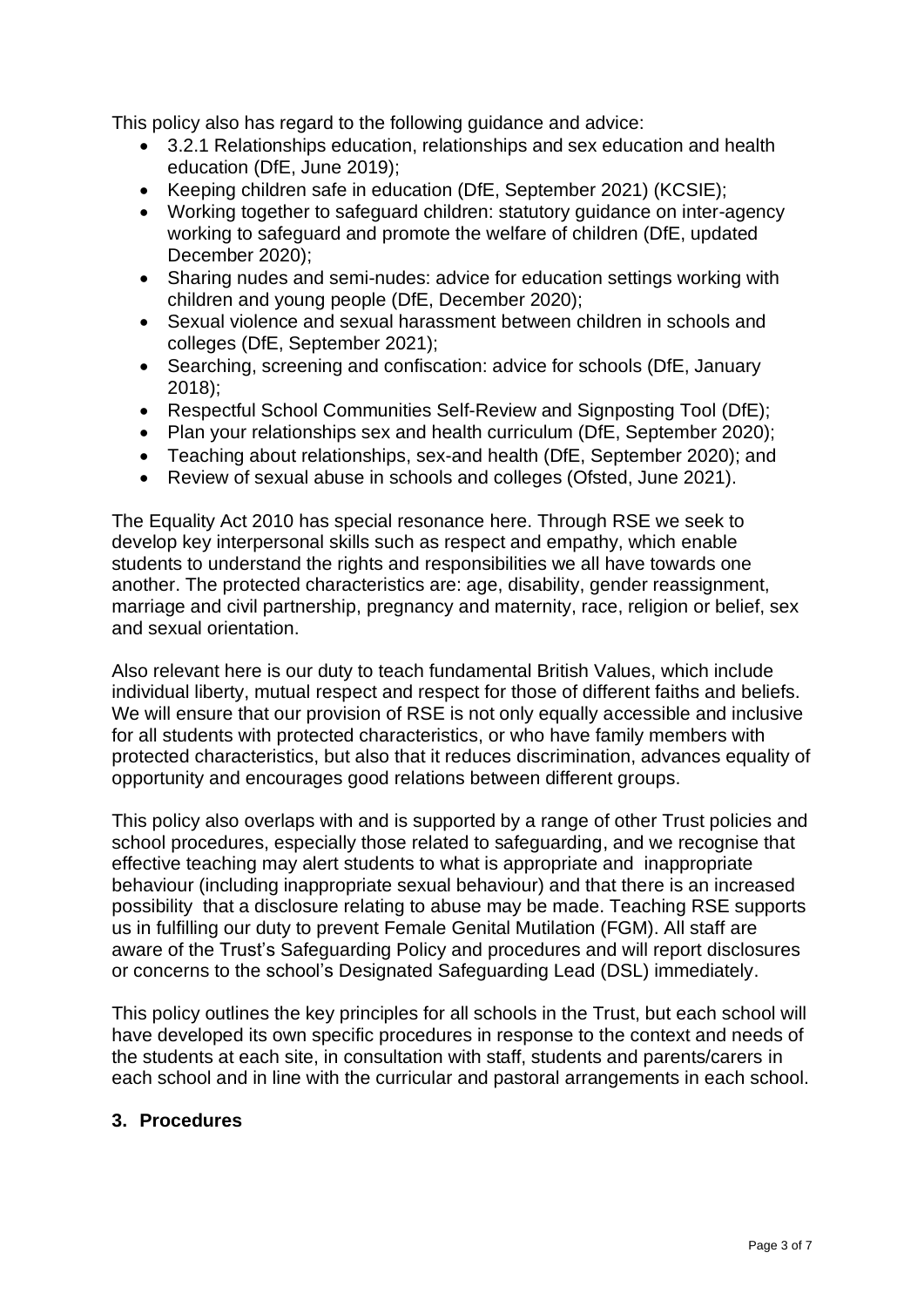We consider RSE to be a continuous process of learning, which begins before students enter our schools and continues into adulthood. In order to ensure that RSE meets the needs of all:

• We will reflect a range of lifestyles and family structures, in PSHE lessons and beyond, so that all students see themselves and their families reflected back in the lesson content.

• We will teach about RSE themes in a way which is relevant to all, using examples of a variety of sexualities, gender identities, lifestyles and faith backgrounds.

• We will ensure that the law in relation to, for example, marriage, online behaviours, sexuality, gender and violence are explained in age appropriate ways.

• Where there are different cultural or religious views about families, relationships or behaviours, we will share these to ensure children see their family views represented.

• We will carefully consider the needs of non-binary students (i.e. those who do not identify as being either male or female), to ensure their needs are being fully met by the curriculum provision and our methods of delivery.

• We will not seek to gain consensus, but will respectfully listen, accept and celebrate difference.

• In order to ensure that students of all genders can access the information they need, to reduce taboos and to develop positive communication skills between genders, we will teach in mixed gender groups wherever possible.

• All adults in school will encourage respect and discourage abusive and exploitative relationships of any sort.

• We will not ask students to represent the views of a particular religious or cultural group to their peers, unless they choose to do so.

In relation to those with special educational needs or disability, we ensure our RSE programme provides for those with additional needs. We recognise that those with SEND are often more vulnerable to sexual harassment and abuse and that we need to ensure that children are supported to develop appropriate strategies and attitudes to keep themselves safer. We understand that students with SEND have as much right to receive the whole RSE curriculum as other students. We consider:

- their level of vulnerability to coercion and pressure
- their previous experience of negative behaviours in peer or child-adult relationships

• their need to learn and demonstrate appropriate behaviours and understand private/public boundaries

• their need to develop self-esteem and positive body image

• the need to involve all staff, including support staff and parents/carers, in policy development, planning and training

• the management of personal care

The Headteacher is responsible for ensuring that each school's curriculum is wholly consistent with the DfE statutory requirements for RSE and Health Education (2020), National Curriculum (2014), other DfE and OfSTED guidance, and reflects best practice.

#### **4. Implementation**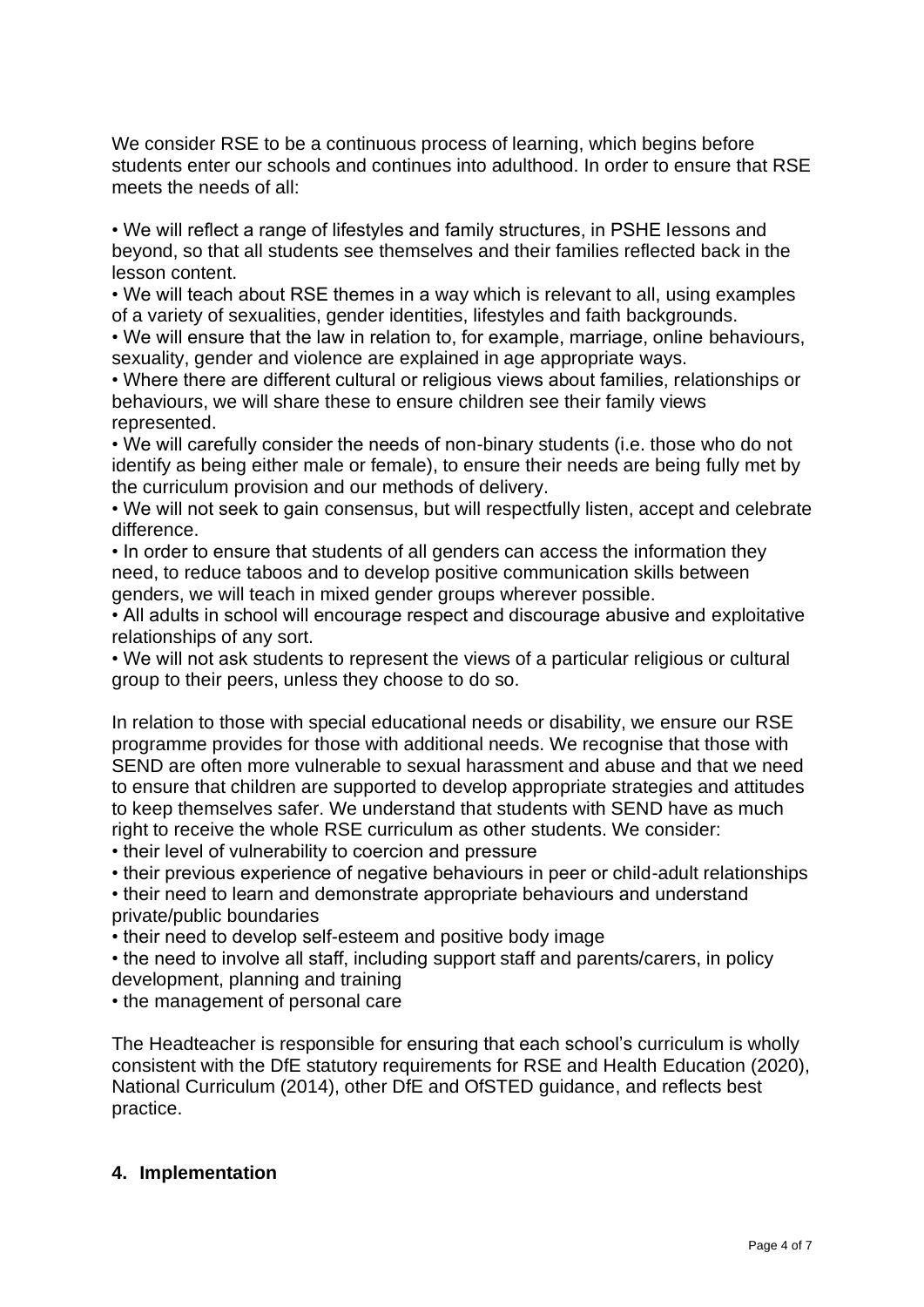The implementation of this policy is a matter for each school to define in its own context; those procedures are liable to change more frequently than this policy, so should be obtained from the school directly.

## **5. Consultation and consent**

Each school will proactively consult with parents and carers in the development and review of school-based procedures based on this policy and on the content of their relationship education and relationship and sex education programmes, and will communicate to parents what will be taught and when in delivering relationships education and relationships and sex education.

Parents and carers of primary age children have the right to request that their child be withdrawn from some or all of sex education delivered as part of relationships and sex education at primary age, except for those parts included in the science curriculum. There is no right to withdraw from relationships education. Parents and carers of secondary age children have the right to request that their child be withdrawn from some or all of sex education delivered as part of relationships and sex education at secondary age except for those parts included in the science curriculum, which cover the biological aspects of human growth and reproduction, up to three terms before the child turns 16. Should a parent decide that they do not wish their child to take part in any of these lessons, we would ask that they first speak to the headteacher to discuss their concerns. The headteacher will discuss the request with the parent/carer to fully understand and address any concerns/objections to the content of the curriculum. If parents/carers do decide to withdraw their child, they should inform the

headteacher in writing and the school will keep a record of this. Except in exceptional circumstances, we will respect the parents' request to withdraw their child up to and until three terms before the child turns 16. After that point, if the child wishes to receive sex education rather than be withdrawn, the school will make arrangements to provide the child with sex education during one of those terms.

There may be exceptional circumstances where the Head may want to take into account a student's specific needs arising from their special education needs or disability into account when making this decision. Any discussions and decisions will be documented by the School.

### **6. Impact**

Through the delivery of RSE we intend to further our Trust's aims of providing a curriculum which is relevant to the needs of students, both now and in the future. It will enable students to develop knowledge, skills and attitudes which enhance their personal development and wellbeing. This will have a direct, positive effect on their progress and achievement in our schools, and allow them to:

• develop interpersonal and communication skills to support them when relationships are good or when they are difficult

• develop and explore personal values and a moral framework to guide decisions and behaviour

• respect themselves and others, their views, backgrounds, cultures and experiences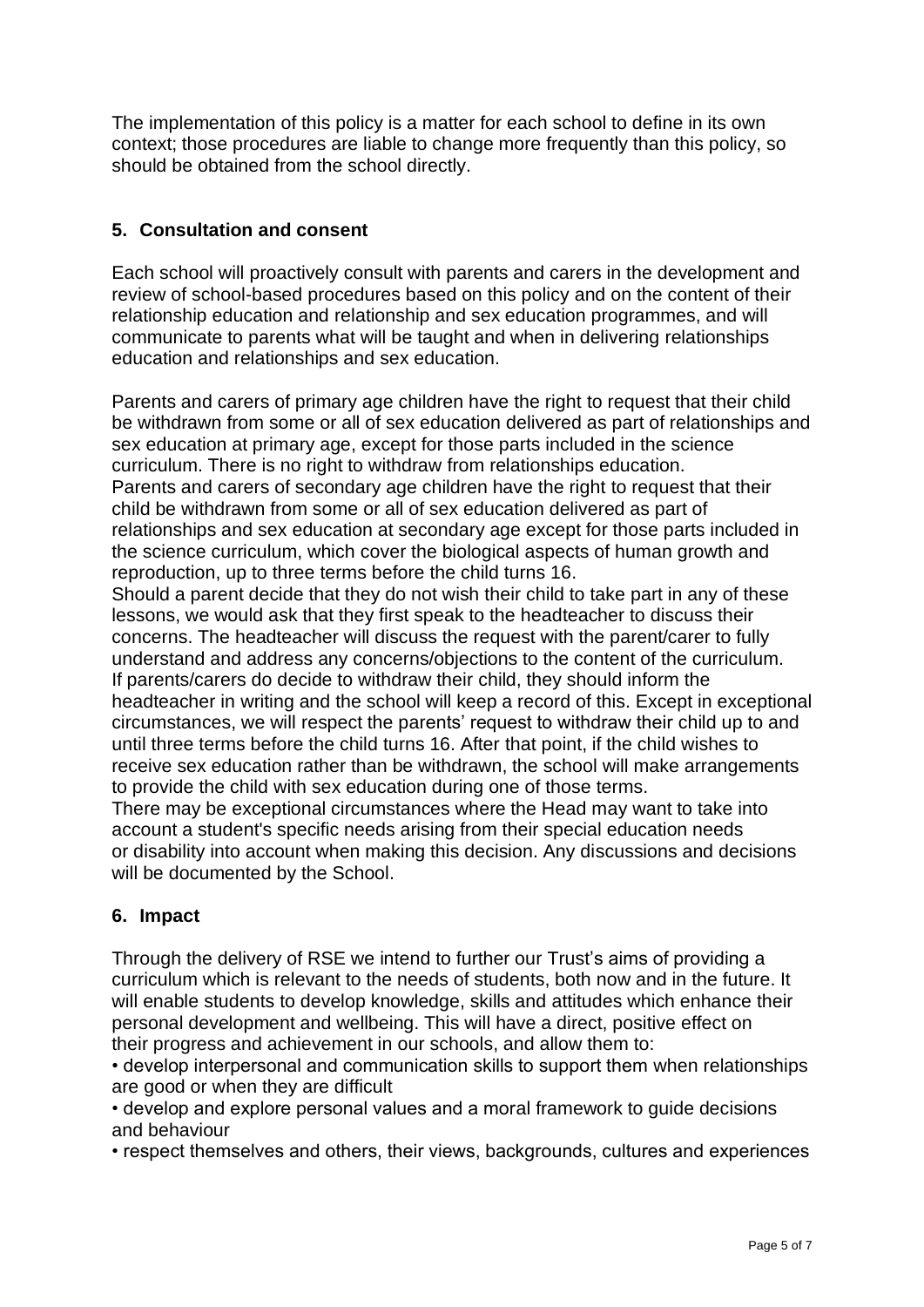• promote equality and respect in their own peer groups, both on and offline, reducing prejudice and challenging stereotypes and harassment

• develop skills for healthy relationships based on mutual respect, trust and positive communication

• have a confident understanding of human biology and reproduction

• understand the role of sex in intimate relationships and strategies for considering readiness for sex

• be prepared for puberty, understand the emotional, physical and social effects of adolescent development and support others

• develop the attitudes and skills needed to understand their sexuality, sustain healthy intimate relationships, should they choose them, and maintain their sexual health

• explore the positive implications of new technologies for relationships and understand safety and privacy

• develop critical, media literacy skills, enabling them to reflect on relationships and sex portrayed in the media, including in pornography

• recognise and avoid exploitative, coercive and controlling relationships, including intimate relationships

• explore and confidently discuss issues and develop skills associated with consent in different relationships

• explore their own values and attitudes towards gender identity and sexism,

sexuality and homophobic, biphobic and transphobic behaviours

• understand about safer sex, including contraception and the prevention of STIs, for people of all sexualities

• value, care for and respect their own bodies

|                                                                           |            | sgs                                                                                                                                        |
|---------------------------------------------------------------------------|------------|--------------------------------------------------------------------------------------------------------------------------------------------|
| Title DCEO                                                                | 01/12/2021 |                                                                                                                                            |
| I have read the guidance document: Completing a Policy Impact Assessment? |            |                                                                                                                                            |
|                                                                           |            |                                                                                                                                            |
|                                                                           |            | <b>9. MANDATORY INITIAL IMPACT SCREENING</b><br>If this policy has been up-dated, please tick to confirm that the initial impact screening |

| <b>EQUALITY AND DIVERSITY IMPACT ASSESSMENT</b> |                                                                         |  |
|-------------------------------------------------|-------------------------------------------------------------------------|--|
| Characteristic                                  | This policy seeks to:                                                   |  |
| Age                                             | Promote learning experiences that meet the needs of particular          |  |
|                                                 | cohorts and also promote up-skilling and training for employees         |  |
| <b>Disability</b>                               | Encourage and promotes individuals with disabilities and aims to        |  |
|                                                 | eliminate attitudes, practices and procedures that discriminate against |  |
|                                                 | people on the grounds of disability and/or learning                     |  |
|                                                 | difficulties/disabilities.                                              |  |
| <b>Faith or Belief</b>                          | Respect, and as necessary, develop provision for the practice which     |  |
|                                                 | supports the religious needs or belief of learners and staff.           |  |
| Gender                                          | Promote the inclusion of learners into non-traditional areas of study   |  |
|                                                 | and work towards minimising gender stereotyping                         |  |
| Race or Ethnicity                               | Ensure that staff and learners are equipped to recognise racial and     |  |
|                                                 | ethnic diversity and to challenge racial and ethnic discrimination      |  |
| Orientation                                     | Eliminate discrimination on the grounds of sexual orientation and       |  |
|                                                 | promote equality of opportunity through a supportive, inclusive         |  |
|                                                 | environment                                                             |  |